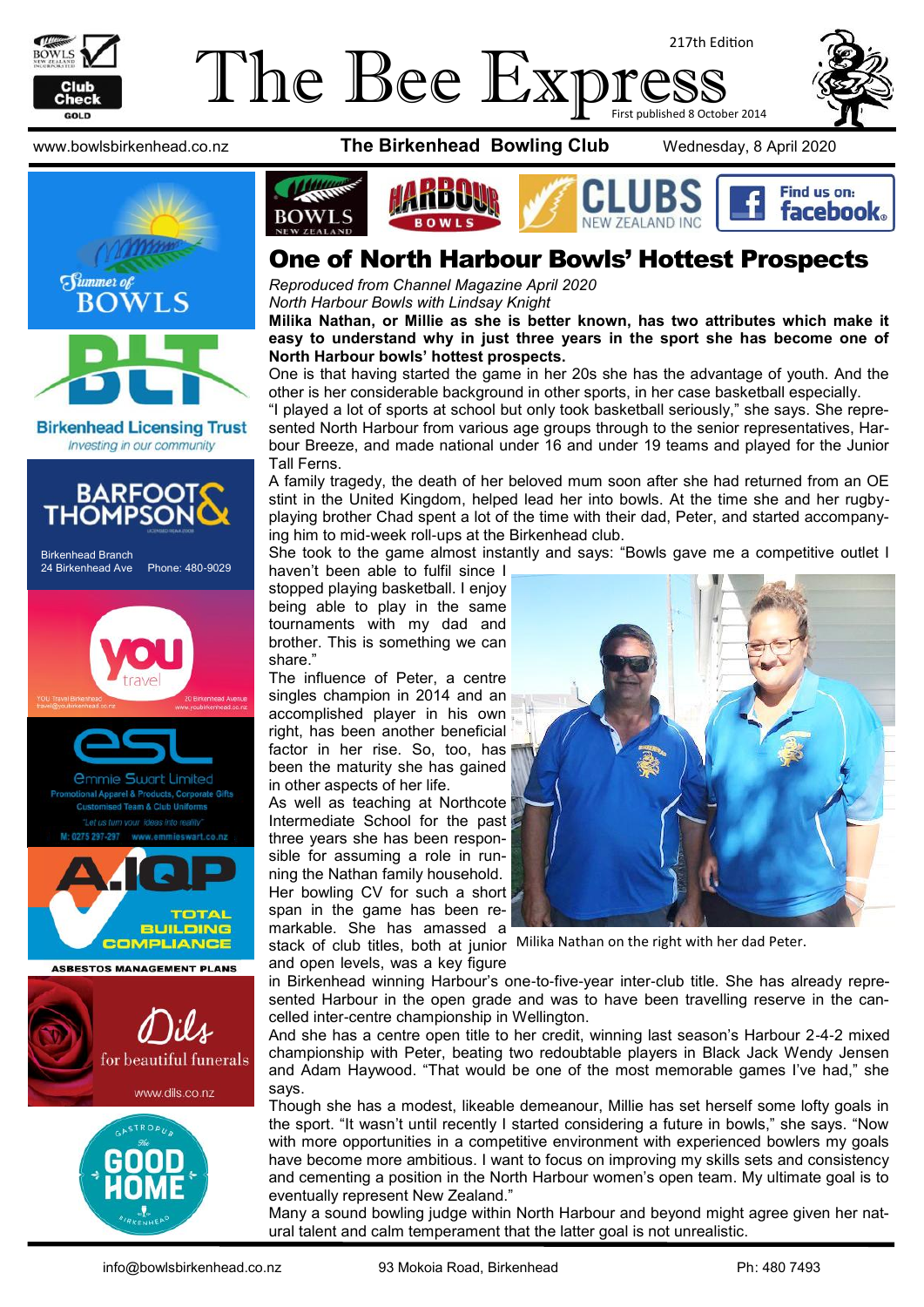www.bowlsbirkenhead.co.nz **The Birkenhead Bowling Club** Wednesday, 8 April 2020



**Healthline:** Free health advice and information, anytime – [0800 611 116](tel:0800611116)

*If you or anyone you know is struggling with the lockdown you can call or text 1737 – free, anytime, 24 hours a day, 7 days a week – to talk with a trained counsellor.*

# That Was Last Weekend

Sitting back in lockdown on the couch working my way through Netflix and contemplating what to cook for dinner that night, well realistically what the wife was going to cook for dinner, my mind drifts off to what the past weekend could have been.

Friday with the Club full of members and visitors from as far away as the West Coast and Canterbury, the Wheels on Wairau Seafood Tournament starts in the morning. The Club Draws still unclaimed and sitting at \$360 and \$500, Joker remained with only 18 cards to choose from. Merv "the swerve" spinning the numbers for five sold-out raffles, Merv claiming three out of the ten prizes, but buying six numbers right through each week he is bound to collect multiple times and certainly won't be becoming a vegetarian any time soon. The \$360 draw was claimed by Mark Rumble while the "had to go" \$500 taking four draws before Evan Thomas claimed the dollars, lucky he was late leaving that night thanks to Keith Burgess. The Joker with all proceeds going back into a Club project for the members also went as John Davison found the Joker and the \$500 cash that went with it. That evening the Blues crushed the Crusaders (46-14) to the disappoint of our South Island visitors. Muncey got a big trifecta on the TAB backing the "thieves with wheels" at Alexandra Park and shouted the bar. Stuie's Knights remained at the top of the NRL table with a 28-6 demolition of Manly to round off an exciting night in the Club. Saturday and a full field of thirty-two fours teams stepped out on the greens for the Wheels on Wairau Seafood Tournament. After an outstanding seafood lunch, prepared by Bernie and Stuie, and four rounds completed day one saw John Hindmarch's team in first place with four wins, there were six other teams following on four wins and nine on three wins. While one hundred and twenty-eight bowlers enjoyed themselves at Birkenhead, Adam Richardson, Randall Watkins and Millie Nathan were out chasing centre titles in their respective champ of champ singles events with all three surviving through to Sunday, Richardson into the semis, Watkins into the quarters and Nathan into the semis. Saturday evening a large crowd stayed on for the Warriors, still searching for their first win, but were disappointed as they stumbled again, going down by two points to Wests Tigers. But all was not lost as Jackson Ennor struck the Jackpot and shouted the bar, putting a smile on everyone's face.

With clocks turned back, Sunday dawned a spectacular day, with the expectations of another record bar turnover. Three rounds remained to find the winners, Hindmarch's team looked and had performed the team to beat. Games underway and by the conclusion of the seventh round, taking the first days form had been turned on its head with no four winners from day one coming through in the top three. First place had gone to the Birkenhead team of Peter Nathan (s), Terry Moverley, Jimmy Heath and Chad Nathan, having downed Marty Shorts team in the last to claim six wins. Following close behind in second and third were Dave Gwilliams Glen Eden team and Birkenhead's Charlie Harvey's four with Jack Hurawai, Curtis Ennor and Warren Lush. With so many raffles on offer many bowlers were able to go home telling their other half of their third place win!. Sandy Cleghorn wound up the two days thanking all those that helped and the tournament partner Graham Rutherford of Wheels on Wairau, with the final word going to President John Croy thanking Sandy for another superb seafood tournament.

The Centre Champ of Champs had continued on Sunday with reports coming back to the Club throughout the day. Richardson and Nathan had won their respective semis and moved into the finals but unfortunately both came away runners-up. Richardson missing by three shots and Nathan two shots. The Men's Singles and Watkins had also made his final and found himself up against Takapuna's Graham Skellern. Stepping out to a handsome lead (14-2) Watkins was looking good for the title. A lapse of concentration over the next few ends by Watkins saw Skellern peg Watkins back to trial by three shots (14-11). Watkins snapped out of the lapse and stepped back into the game to lead (19-11) before Skellern scored again (19-13). Two touches by Watkins were unable to be moved by Skellern and Watkins walked away with an unexpected BNH Champ of Champ Men's Singles title, not bad for a self-confessed "not a fan of singles" player.

**The Mrs then woke me as it was time for our daily walk and a chance to get out of the house during this lockdown period we currently find ourselves in.**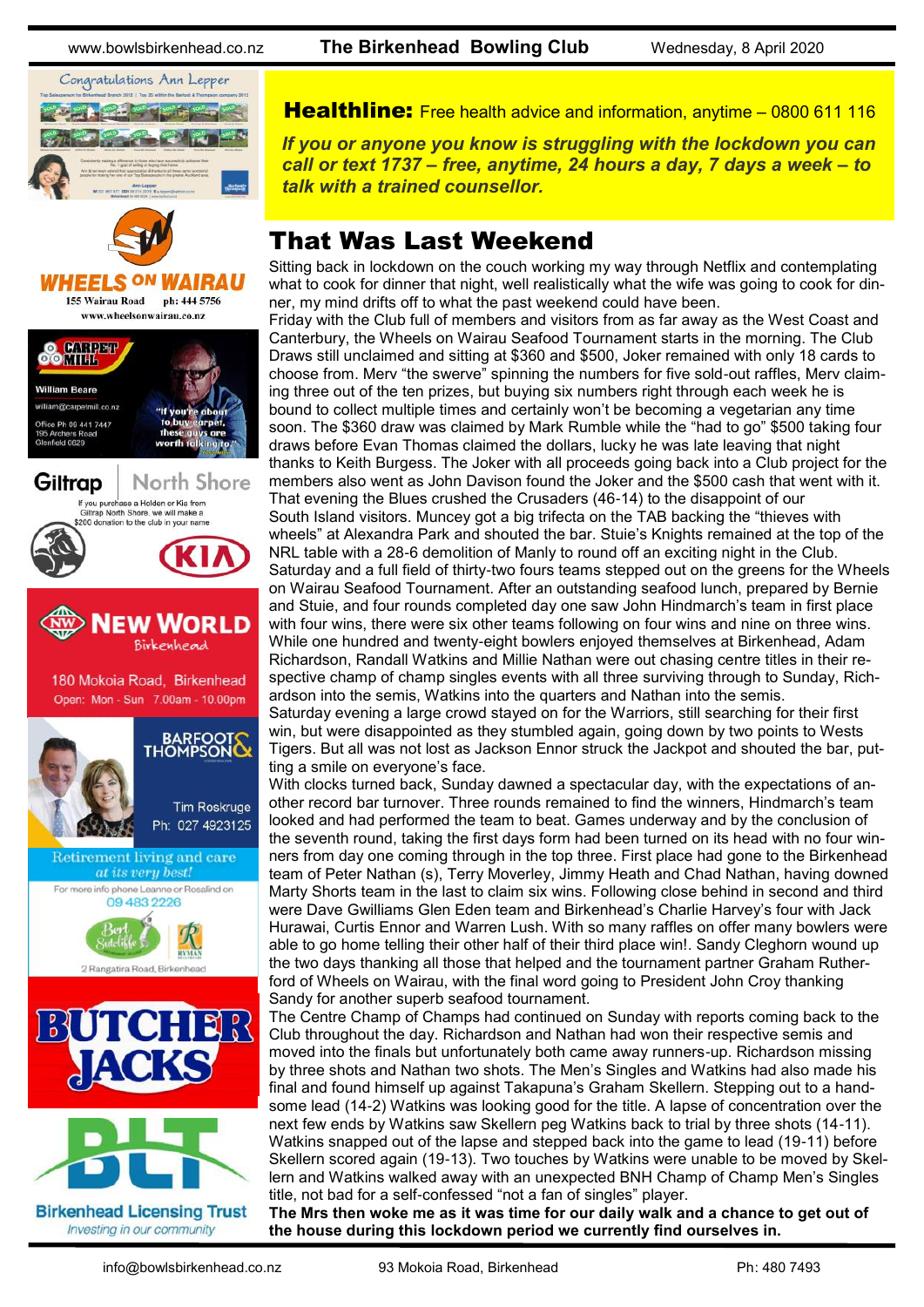

# Lockdown Tips

Living through a lockdown is new territory for everyone, and will bring on anxiety and stress for many. It is perfectly normal to feel anxious and to experience symptoms of stress at this time and while we are putting a lot of focus on looking after our physical health we also need to make sure we are looking after our mental health.

The Ministry of Health have published a number of tips to help you look after your mental welling;

- 1. Stay Connected This is important for our wellbeing, and helps to make us feel safer, less stressed and less anxious. We can support each other to get through this. While we are limiting social contact to contain the spread of COVID-19, there are still lots of ways we can connect.
- 2. Acknowledge your feelings It's completely normal to feel overwhelmed, stressed, anxious, worried or scared in the current situation. Allow yourself time to notice and express what you're feeling. This could be by writing thoughts and feelings down in a journal, talking to others, doing something creative or practising meditation. Talk with people you trust about your concerns and how you're feeling. Reach out to others. If you have work related concerns share them, this is not the time for managers or committee members to be carrying the weight of worry alone.
- 3. Stick to routines where possible Try to go to sleep and wake up at the same time, eat at regular times, shower, change your clothes, have regular e-meetings with colleagues or virtual coffee dates with friends and do your chores. Meditating and exercising can help you to relax and have a positive impact on your thoughts. Try not to increase unhealthy habits like comfort eating, drinking or smoking.
- 4. Check-in on other people who might need help Reaching out to those who may be feeling alone or concerned can benefit both you and the person receiving support.
- 5. Seek accurate information from legitimate sources You may find it useful to limit your media intake. Get the facts from covid19.govt.nz to help distinguish facts from rumours. Seek information updates at specific times once or twice a day.
- 6. Don't be afraid to seek further professional support For support with anxiety, distress or mental wellbeing, you can call or text 1737 to talk with a trained counsellor for free, 24 hours a day, 7 days a week.

# "The Dog House"

*Today is first of our weekly "lock-down" column "The Dog House" by Mike Cartwright.*  I must admit was a bit apprehensive about writing something for the Bee Express as I had no idea what to write. They said, write about bowls. Well that's all good, but all my bowls stories are about myself and that's likely to bore the hell out of you all. Anyway, I thought I would try and deliver something that might keep a couple of people interested and write about my experiences with lawn bowls and bowling clubs.

Before I start I want to give you some background on me and how I got into lawn bowls and hopefully you'll understand why I'm such an idiot.

My bowls career never started on the lawn, it started on the mat at a club in Auckland in 1974. I was about 14 years old at the time and my Dad had dragged us up to Auckland from a little place called Wainuiomata near Wellington. We rented an old villa in Dominion Road which had a St Alban's church opposite and every Tuesday at 7 pm they had Indoor Bowls.

My brother and I were sad arse's and had no friends so we decided to join and play. Well at 14 and 12 we were the youngest there by about 60 years and because of that we always got the feeling we may have been getting groomed for other stuff other than bowls. During our time there, we got very friendly with an old couple…that's how sad WE were. Mr and Mrs Asher must have been in there 70's and lived in May Road, Mt Roskill. They use to have me and Paul around for dinner (yes dinner) on a regular basis. Albert Asher, as we found out was the son of a famous All Black and NZ Rugby League player at the turn of last century called Albie Asher. Un-be known to me at the time Albie was a legend and was and still is the youngest senior representative rugby player in New Zealand, at, wait for it, 11 years old. What this has to do with bowls I have no idea but, that snippet will give you some idea of the crap I can write about.

Anyway, Mr and Mrs Asher encouraged us to play competitive indoor bowls because, as she said, we were pretty good. Of course we were good back then, we were playing 70 year old's who couldn't see the end of the bowls mat. So, what that snapshot of my life did was give me a love for the game and its intricacies. I only played for about three years before testosterone started to play havoc with my body and I found other inter-

ests....useless interests, but interests you have little control over during your adolescent years. *Continued over page*